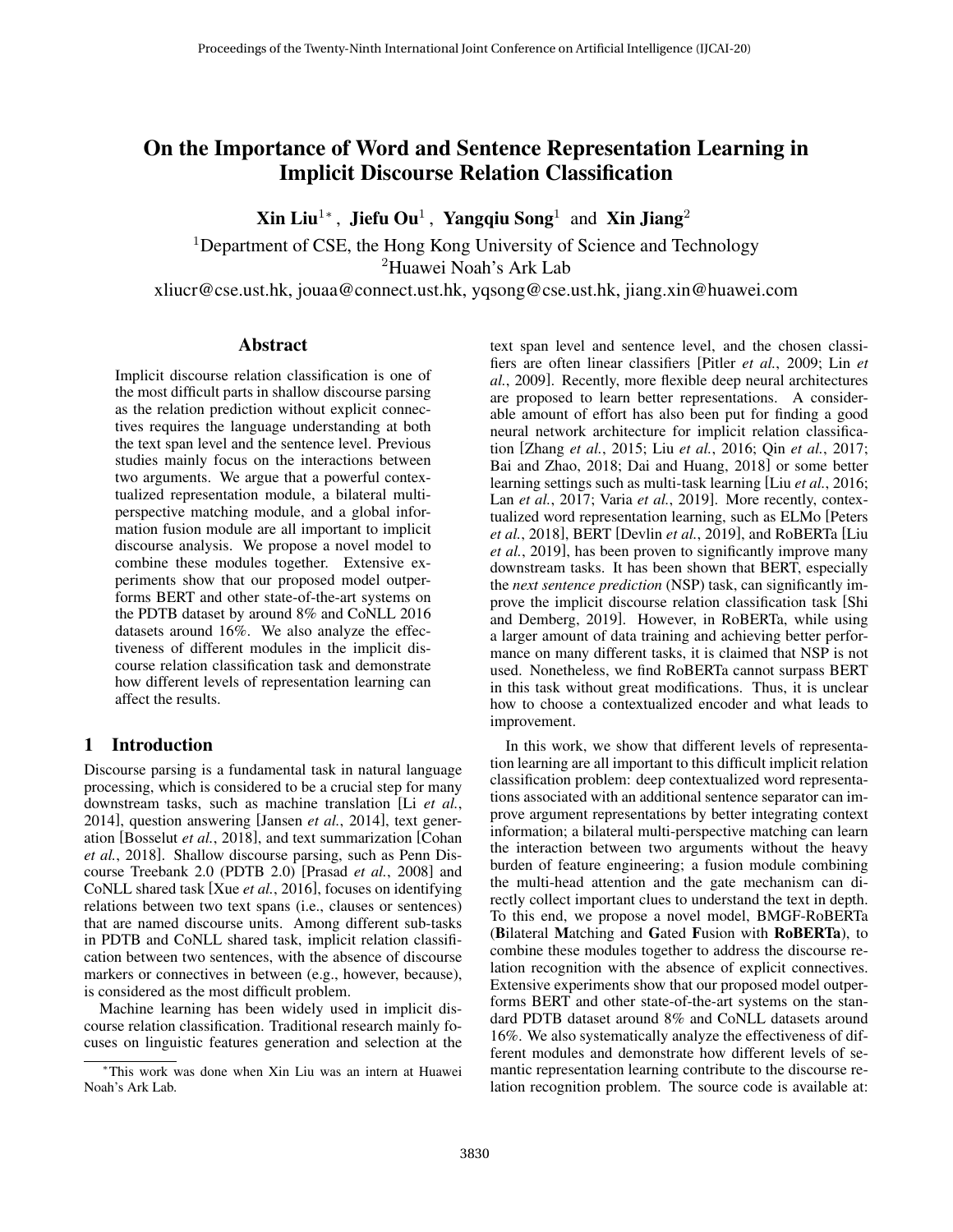<span id="page-1-0"></span>

Figure 1: The Architecture Overview.

[https://github.com/HKUST-KnowComp/BMGF-RoBERTa.](https://github.com/HKUST-KnowComp/BMGF-RoBERTa)

# 2 Related Work

After the release of Penn Discourse Treebank 2.0 (PDTB 2.0) [\[Prasad](#page-6-4) *et al.*, 2008], the task of shallow discourse parsing has received much attention. Despite the great progress in classifying explicit discourse relations with F1 scores higher than 93% on four-class classification [Pitler *et al.*[, 2008\]](#page-6-19) and 90% on 15-class classification [\[Wang and Lan, 2015\]](#page-6-20), implicit discourse relation recognition still remains a challenge. Most approaches regard the recognition problem as a classification problem of pairs of arguments. Previous research mainly focuses on feature engineering for linear classifiers to classify implicit discourse relations. The first work [\[Pitler](#page-6-6) *et al.*[, 2009\]](#page-6-6) selected several surface features to train four binary classifiers for the four top-level classes on PDTB. Results showed word pairs were most important among all features developed. [Lin *et al.*[, 2009\]](#page-6-7) was the first work to consider the classification on second level types. They further employed four different feature types to represent the context, the constituent parse trees, the dependency parse trees, and the raw text. [\[Rutherford and Xue, 2014\]](#page-6-21) improved the baseline performance by as much as 25% with the help of brown cluster pairs and coreference patterns.

Recently, with the development of deep learning, more and more researchers choose to design neural architectures for this task as well as other NLP tasks. [\[Ji and Eisen](#page-6-22)[stein, 2015\]](#page-6-22) adopted two recursive neural networks to exploit the representation of arguments and entity spans. [\[Liu and](#page-6-23) [Li, 2016\]](#page-6-23) introduced the multi-level attention to mimic the repeated reading strategy and extract efficient features dynamically. [Qin *et al.*[, 2016\]](#page-6-24) found stacking gated convolutional neural networks can further improve the performance, compared with MLP, LSTM, and highway networks. [\[Bai](#page-6-11) [and Zhao, 2018\]](#page-6-11) proposed a model with different grained text representations, including character-, subword-, word-, sentence-, and sentence pair- levels, to enhance the representation power. [\[Dai and Huang, 2018\]](#page-6-12) took the paragraph as a whole to and modeled inter-dependencies of discourse units by a conditional random filed layer. [Varia *et al.*[, 2019\]](#page-6-14) introduced word/n-gram pair convolutions with a gating mechanism to capture the interaction between the arguments for either explicit or implicit relation classification. [\[Shi and Dem](#page-6-18)[berg, 2019\]](#page-6-18) found that the next sentence prediction played a role in finding relationships between sentences and benefited to the implicit discourse relation classification task. Giant contextualized representation models with pretraining show their power in many natural language understanding tasks even those low-resource tasks [\[Peters](#page-6-15) *et al.*, 2018; [Devlin](#page-6-16) *et al.*, 2019; Liu *et al.*[, 2019\]](#page-6-17). We can also easily find the trend to work with them from the latest research work in implicit relation classification, e.g., ELMo [\[Dai and Huang,](#page-6-25) [2019\]](#page-6-25) and BERT [\[Shi and Demberg, 2019\]](#page-6-18).

Some researchers chose different routines by expanding training data or integrating human-selected knowledge. [\[Liu](#page-6-9) *et al.*[, 2016;](#page-6-9) Lan *et al.*[, 2017\]](#page-6-13) shared word embeddings with explicit relation classification. [Xu *et al.*[, 2018\]](#page-6-26) used active learning to sample explicitly-related arguments and expanded informative and reliable instances. External event knowledge and coreference relations in the paragraph-level were incorporated into discourse parsing by [\[Dai and Huang, 2019\]](#page-6-25).

# 3 Model

In this section, we introduce the details of our model.

#### 3.1 Model Overview

Figure [1](#page-1-0) shows the architecture of our model. Our model consists of six parts, including (1) a hybrid representation layer that maps each word to a hybrid between characterand word-level embedding, (2) a contextualized representation layer that enhances the representation power of embeddings, (3) a matching layer that compares each token of one argument against all tokens of the other one and vice versa, (4) a fusion layer that assigns different importance to each word in arguments based on arguments themselves as well as matching results,  $(5)$  an aggregation layer that aggregates fusion results and encodes each argument into a vector, (6) a prediction layer that evaluates the probability distribution  $P(y|Arg_1, Arg_2)$ . Finally, we name our model as BMGF-RoBERTa (Bilateral Matching and Gated Fusion with RoBERTa).

# 3.2 Contextualized Argument-aware Representation

Contextualized word representations have helped many models improve their performance in different natural language processing tasks. Some encoders, e.g., ELMO [\[Peters](#page-6-15) *et al.*, [2018\]](#page-6-15), BERT [\[Devlin](#page-6-16) *et al.*, 2019], and RoBERTa [Liu *[et al.](#page-6-17)*,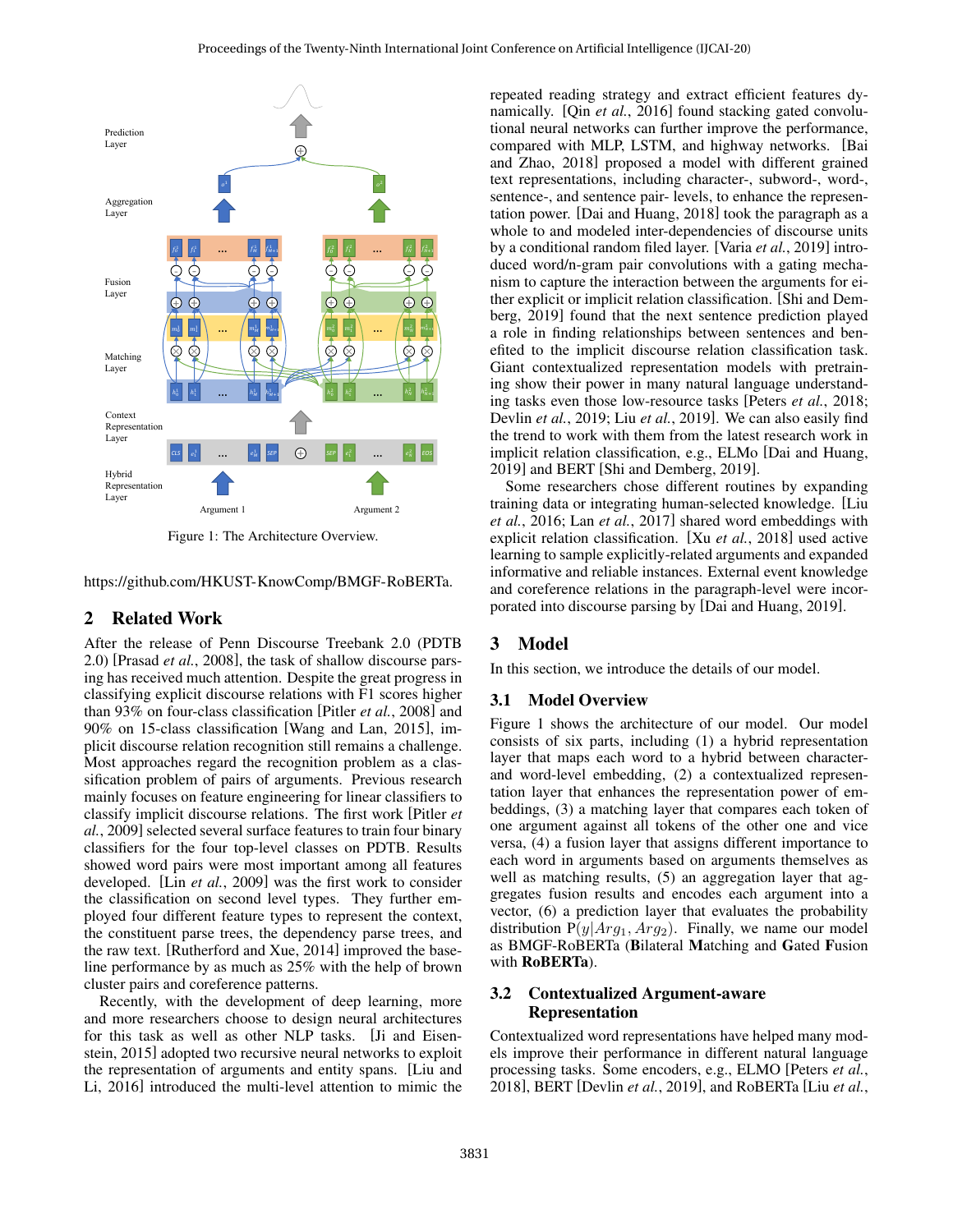[2019\]](#page-6-17), have been widely applied. Here, we use RoBERTa since it is reported to have the best performance on various tasks.

We first use a byte-level Byte-Pair Encoding (BPE) in RoBERTa to encode arguments and map encoded results into hybrid representations:

$$
Arg_1: [\mathbf{CLS}, \mathbf{e}_1^1, \mathbf{e}_2^1, \cdots, \mathbf{e}_M^1, \mathbf{EOS}]
$$
  
\n
$$
Arg_2: [\mathbf{CLS}, \mathbf{e}_1^2, \mathbf{e}_2^2, \cdots, \mathbf{e}_N^2, \mathbf{EOS}],
$$
 (1)

where CLS and EOS are two special token embeddings introduced in BERT and RoBERTa for attention and downstream tasks. M is the length of  $Arg_1$  and N is the length of  $Arg_2$ , and  $e_i^j$  is the hybrid between character- and word-level embedding of the  $j^{th}$  word in  $Arg_i$ . Then the embedding lengths of  $Arg_1$  and  $Arg_2$  respectively are  $M + 2$  and  $N + 2$ .

Then we concatenate the token representations as follows:

$$
[e_0, e_1, \cdots, e_M, e_{M+1}, e_{M+2}, e_{M+3}, \cdots, e_{M+N+2}, e_{M+N+3}]
$$
  
= [CLS, e<sub>1</sub><sup>1</sup>,  $\cdots$ , e<sub>M</sub><sup>1</sup>, **SEP**, **SEP**, e<sub>1</sub><sup>2</sup>,  $\cdots$ , e<sub>N</sub><sup>2</sup>, **EOS**], (2)

where  $SEP$  is a special token embedding to indicate boundaries of the sentence concatenation. We use two SEPs here since we will further split these embeddings into two arguments and perform matching and fusion shown in the following sections.

Position embeddings are necessary for transformer-based models as shown in BERT and RoBERTa because the order and the distance between two words affect their dependence. Moreover, RoBERTa does not use segment embeddings to show the order of two sentences after removing the *next sentence prediction* (NSP) loss. However, as shown in [\[Shi and](#page-6-18) [Demberg, 2019\]](#page-6-18), the NSP task is very helpful. Therefore, we add back the trainable segment embeddings as what NSP does in addition to the hybrid embeddings and the position embeddings.

After multiple transformer layers, we get the contextualized representations  $[h_0, h_1, \cdots, h_{M+N+2}, h_{M+N+3}].$ Then we split the representations for two arguments:

$$
[\mathbf{h}_0^1, \mathbf{h}_1^1, \cdots, \mathbf{h}_{M+1}^1] = [\mathbf{h}_0, \mathbf{h}_1, \cdots, \mathbf{h}_{M+1}]
$$
  

$$
[\mathbf{h}_0^2, \mathbf{h}_1^2, \cdots, \mathbf{h}_{N+1}^2] = [\mathbf{h}_{M+2}, \mathbf{h}_{M+3}, \cdots, \mathbf{h}_{M+N+3}].
$$
 (3)

#### 3.3 Bilateral Multi-Perspective Matching

The resulting contextualized representations are sent to the matching module. Those complex discourse relations usually cannot be easily derived from surface features from argument pairs so that a multiple-perspective matching is required. We follow [Wang *et al.*[, 2017\]](#page-6-27) to utilize fullmatching, maxpooling-matching, attentive-matching, and max-attentive-matching but reduce parameters by weight sharing.

We first define a multi-perspective cosine similarity:

$$
\begin{aligned} \mathbf{c} &= \text{MultiCos}(\mathbf{v}^1, \mathbf{v}^2; \mathbf{W}^c) \\ &= [\cos(\mathbf{W}_{1,:}^c \circ \mathbf{v}^1, \mathbf{W}_{1,:}^c \circ \mathbf{v}^2), \cdots, \cos(\mathbf{W}_{l,:}^c \circ \mathbf{v}^1, \mathbf{W}_{l,:}^c \circ \mathbf{v}^2)], \ (4) \end{aligned}
$$

where  $c \in \mathbb{R}^l$  is the similarity vector,  $W^c \in \mathbb{R}^{l \times d}$  is a trainable matrix,  $v^1, v^2 \in \mathbb{R}^d$ , and d is the dimension of  $v^1, v^2$ and *l* is the number of perspectives.

And then, we compute four matching results based on the above multi-perspective cosine similarity.

#### Full-Matching

We compute the full matching vector for each token in both arguments as follows:

$$
\hat{\boldsymbol{m}}_i^1 = [\text{MultiCos}(\boldsymbol{h}_i^1, \boldsymbol{h}_0^2; \hat{\boldsymbol{W}}^f), \text{MultiCos}(\boldsymbol{h}_i^1, \boldsymbol{h}_{N+1}^2; \hat{\boldsymbol{W}}^I)]
$$
  

$$
\hat{\boldsymbol{m}}_j^2 = [\text{MultiCos}(\boldsymbol{h}_0^1, \boldsymbol{h}_j^2; \hat{\boldsymbol{W}}^f), \text{MultiCos}(\boldsymbol{h}_{M+1}^1, \boldsymbol{h}_j^2; \hat{\boldsymbol{W}}^I)],
$$
 (5)

where  $\hat{W}^f, \hat{W}^l \in \mathbb{R}^{l \times d}$  are trainable matrices for the first token and the last token respectively,  $\hat{m}^1_i \in \mathbb{R}^{2l}$  is the full-matched vector for  $i^{th}$  word in  $Arg_1$  and  $\hat{m}_j^2 \in \mathbb{R}^{2l}$  is for  $j<sup>th</sup>$  word in  $Arg_2$ . As we add special tokens for each argument (*CLS* and *SEP* for  $Arg_1$ , *SEP* and *EOS* for  $Arg_2$ ) and these special tokens contain much semantic information of the whole argument, we use these special tokens to consider the full matching in additional to the individual tokens.

#### Maxpooling-Matching

The maxpololing-matching is similar to the full-matching but more focused on the most important part. We need to compute all matching results and select the maximum elements.

$$
\tilde{\boldsymbol{m}}_i^1 = \max_{0 \le j \le N+1} \text{MultiCos}(\boldsymbol{h}_i^1, \boldsymbol{h}_j^2; \tilde{\boldsymbol{W}})
$$

$$
\tilde{\boldsymbol{m}}_j^2 = \max_{0 \le i \le M+1} \text{MultiCos}(\boldsymbol{h}_i^1, \boldsymbol{h}_j^2; \tilde{\boldsymbol{W}}),
$$
(6)

where  $\check{W} \in \mathbb{R}^{l \times d}$  is a trainable matrix for the maxpoolingmatching and max is the element-wise maximum.

#### Attentive-Matching

The attentive-matching uses the idea of the weighted mean. We need to compute weights based on the cosine similarity and compute the weighted average vectors:

$$
\bar{\mathbf{h}}^{1} = \frac{\sum_{0 \le i \le M+1} c_{i,j} \cdot \mathbf{h}_{i}^{1}}{\sum_{0 \le i \le M+1} c_{i,j}} \n\bar{\mathbf{h}}^{2} = \frac{\sum_{0 \le j \le N+1} c_{i,j} \cdot \mathbf{h}_{j}^{2}}{\sum_{0 \le j \le N+1} c_{i,j}},
$$
\n(7)

where  $c_{i,j} = \cos(\mathbf{h}_i^1, \mathbf{h}_j^2)$  is the cosine similarity of  $\mathbf{h}_i^1$  and  $h_j^2$ . Based on the weighted average representations of  $Arg_1$ and  $Arg_2$ , we can compute the corresponding attentive vectors:

$$
\begin{aligned}\n\bar{m}_i^1 &= \text{MultiCos}(h_i^1, \bar{h}^2; \bar{W}) \\
\bar{m}_j^2 &= \text{MultiCos}(h_i^2, \bar{h}^1; \bar{W}),\n\end{aligned} \tag{8}
$$

where  $\bar{W} \in \mathbb{R}^{l \times d}$  is a trainable matrix for the attentivematching.

#### Max-Attentive-Matching

Instead of taking the weighted average of all the contextual embeddings as the attentive vector, the max-attentivematching picks the contextual embedding with the highest cosine similarity as the attentive vector:

$$
\tilde{m}_i^1 = \text{MultiCos}(h_i^1, \tilde{h}^2; \tilde{W})
$$
  

$$
\tilde{m}_j^2 = \text{MultiCos}(h_i^2, \tilde{h}^1; \tilde{W}),
$$
 (9)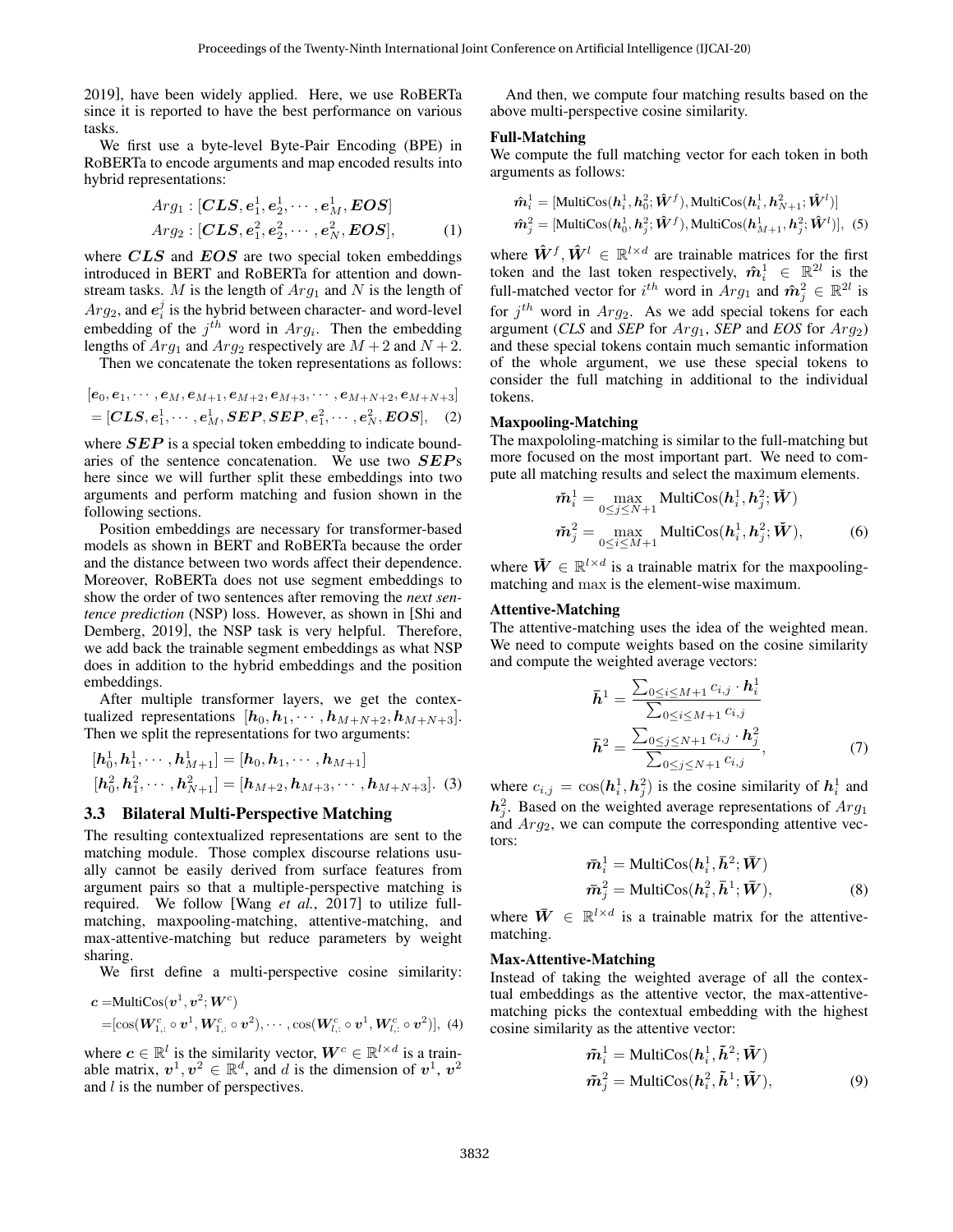where  $\tilde{W} \in \mathbb{R}^{l \times d}$  is a trainable matrix for the max-attentivematching,  $\tilde{h}^1$  corresponds to the contextualized representation  $h_i^1$  with  $\arg \max_{0 \le i \le M+1} c_{i,j}$ , and  $\tilde{h}^2$  corresponds to that of  $h_j^2$  with  $\argmax_{0 \leq j \leq N+1} c_{i,j}$ .

Finally, the bilateral multi-perspective matching results can be obtained by concatenating the four matching results:

$$
\mathbf{m}_{i}^{1} = [\hat{\mathbf{m}}_{i}^{1}, \check{\mathbf{m}}_{i}^{1}, \bar{\mathbf{m}}_{i}^{1}, \tilde{\mathbf{m}}_{i}^{1}]
$$

$$
\mathbf{m}_{j}^{2} = [\hat{\mathbf{m}}_{j}^{2}, \check{\mathbf{m}}_{j}^{2}, \bar{\mathbf{m}}_{j}^{2}, \tilde{\mathbf{m}}_{j}^{2}],
$$
(10)

where  $\boldsymbol{m}_i^1, \boldsymbol{m}_j^2 \in \mathbb{R}^{5l}$ .

### 3.4 Gated Information Fusion

The matching results contain the interaction between two arguments but miss the interaction inside each argument. The most direct method is to apply self-attention on the concatenation of  $h$  and  $m$ . Multi-head attention with layer normalization has been used in the Transformer architecture [\[Vaswani](#page-6-28) *et al.*, 2017]. We modify it as a gated multihead attention without layer normalization to remain the scale of each dimension and retain the non-linear capability:

$$
Q' = \text{MultiHead}(Q, K, V) \tag{11}
$$

$$
a = \text{sigmoid}(\boldsymbol{W}^{a \top}[\boldsymbol{Q}, \boldsymbol{Q}']) \tag{12}
$$

$$
GatedMultiHead(Q, K, V) = a \odot Q' + (1 - a) \odot Q, \quad (13)
$$

where  $\bm{Q} \, \in \, \mathbb{R}^{d_q}, \bm{K} \, \in \, \mathbb{R}^{d_k}, \bm{V} \, \in \, \mathbb{R}^{d_v}, \bm{Q}' \, \in \, \mathbb{R}^{d_q}$  are the query, key, value, and output respectively,  $W^a \in \mathbb{R}^{2d_q \times 1}$  is trainable matrix to transform the concatenation of  $Q$  and  $Q'$ to a scalar value a. The final attention result is controlled by the gate a.

To fuse the contextualized representations  $[\bm{h}_i^1,\cdots,\bm{h}_{M+1}^1]$ and matching vectors  $[m^1_i, \cdots, m^1_{M+1}],$  we apply the gated multi-head attention over the concatenation results:

$$
Q_{i,:}^1 = K_{i,:}^1 = V_{i,:}^1 = [h_i^1, m_i^1]
$$
 (14)

$$
[f_1^1, f_2^1, \cdots, f_{M+1}^1] = \text{GatedMultiHead}(Q^1, K^1, V^1).
$$
 (15)

We can also get  $[f_1^2, \cdots, f_{N+1}^2]$  similarly.

### 3.5 Aggregation and Prediction

The aggregation layer aggregates the two sequences of fused vectors into a fixed-length matching vector. Inspired by [Kim *et al.*[, 2016\]](#page-6-29), we use a convolutional neural network followed by a highway network to capture unigram, bigram, ..., *n*-gram information. Assuming we apply  $z$ convolutional operations  $Conv_1$ ,  $Conv_2$ , ...,  $Conv_z$  followed by max pooling operations to  $[f_1^1, \cdots, f_{M+1}^1]$ , then the output of each conv-pool operation applied on arguments is

$$
\boldsymbol{u}_c^1 = \max_{0 \le i \le M+1-c} \text{ReLU}(\text{Conv}_c([f_i^1, \cdots, f_{i+c}^1])),\qquad(16)
$$

where the kernel size of  $Conv_c$  is c, the stride is 1, and the dimension of  $u_c^1$  depends on the number of filters (assume we use s filters).

The flatten concatenation of all conv-pool results are sent

<span id="page-3-1"></span>

| Relation | training | validation | test  |
|----------|----------|------------|-------|
| Comp.    | 1.942    | 197        | 152   |
| Cont.    | 3,342    | 295        | 279   |
| Exp.     | 7,004    | 671        | 574   |
| Temp.    | 760      | 64         | 85    |
| Total    | 12.362   | 1.183      | 1.046 |

Table 1: Statistics of four top level implicit senses in PDTB 2.0.

as the input of a highway network to extract more features:

$$
\boldsymbol{u}^1 = \text{Flatten}([\boldsymbol{u}_1^1, \boldsymbol{u}_2^1, \cdots, \boldsymbol{u}_z^1]) \tag{17}
$$

$$
\boldsymbol{u}^{1'} = \text{ReLU}(\boldsymbol{W}^{h}^\top \boldsymbol{u}^1) \tag{18}
$$

$$
g^1 = \text{sigmoid}(\boldsymbol{W}^{g\top}\boldsymbol{u}^1) \tag{19}
$$

$$
\boldsymbol{o}^1 = g^1 \odot \boldsymbol{u}^{1'} + (1 - g^1) \odot \boldsymbol{u}^1, \tag{20}
$$

where  $u^1 \in \mathbb{R}^{zs}$  is a flatten vector,  $W^h \in \mathbb{R}^{zs \times zs}$ ,  $W^g \in$  $\mathbb{R}^{zs \times 1}$  are trainable. As before, we can get  $o^2$  similarly.

Finally, the prediction layer evaluates the probability distribution  $Pr(y|Arg_1, Arg_2)$ . We use a two layer feed-forward neural network to consume  $o^1$  and  $o^2$ , and apply the softmax function in the last layer. To approximate the data distribution, we optimize cross-entropy loss between the outputs of the prediction layer and the ground-truth labels.<sup>[1](#page-3-0)</sup>

# 4 Experiments

In this section, we show our experimental results and detailed analysis of different representation learning modules.

#### 4.1 Datasets

The Penn Discourse Treebank 2.0 (PDTB 2.0) PDTB 2.0 is a large scale corpus annotated with information related to discourse structure and discourse semantics, containing 2,312 Wall Street Journal (WSJ) articles. PDTB 2.0 has three levels of senses, i.e., classes, types, and sub-types. Most work focuses on the top level, including *Comparison* (*Comp.*), *Contingency* (*Cont.*), *Expansion* (*Exp.*), and *Temporal* (*Temp.*). We follow [\[Ji and Eisenstein, 2015\]](#page-6-22) to split section 2-20, 0-1, and 21-22 as training, validation, and test sets respectively. We not only evaluate our model on the four top-level implicit senses but the 11 major second level implicit types. Table [1](#page-3-1) shows the statistics of the top-level senses.

The CoNLL-2016 Shared Task (CoNLL) The CoNLL-2016 shared task [Xue *et al.*[, 2016\]](#page-6-5) provides more abundant annotation for shadow discourse parsing. The PDTB section 23 (CoNLL-Test) and newswire texts (CoNLL-Blind) following the PDTB annotation guidelines were organized as the test sets. CoNLL merges several labels. For example, *Contingency.Pragmatic cause* is merged into *Contingency.Cause.Reason* to remove the former type with very few samples. Finally, there is a flat list of 15 sense categories to be classified.

<span id="page-3-0"></span><sup>&</sup>lt;sup>1</sup>Some instances in PDTB and CoNLL were annotated with more than one label. Following previous work and the scorer at [https://github.com/attapol/conll16st,](https://github.com/attapol/conll16st) a prediction is regarded as correct once it matches one of the ground-truth labels.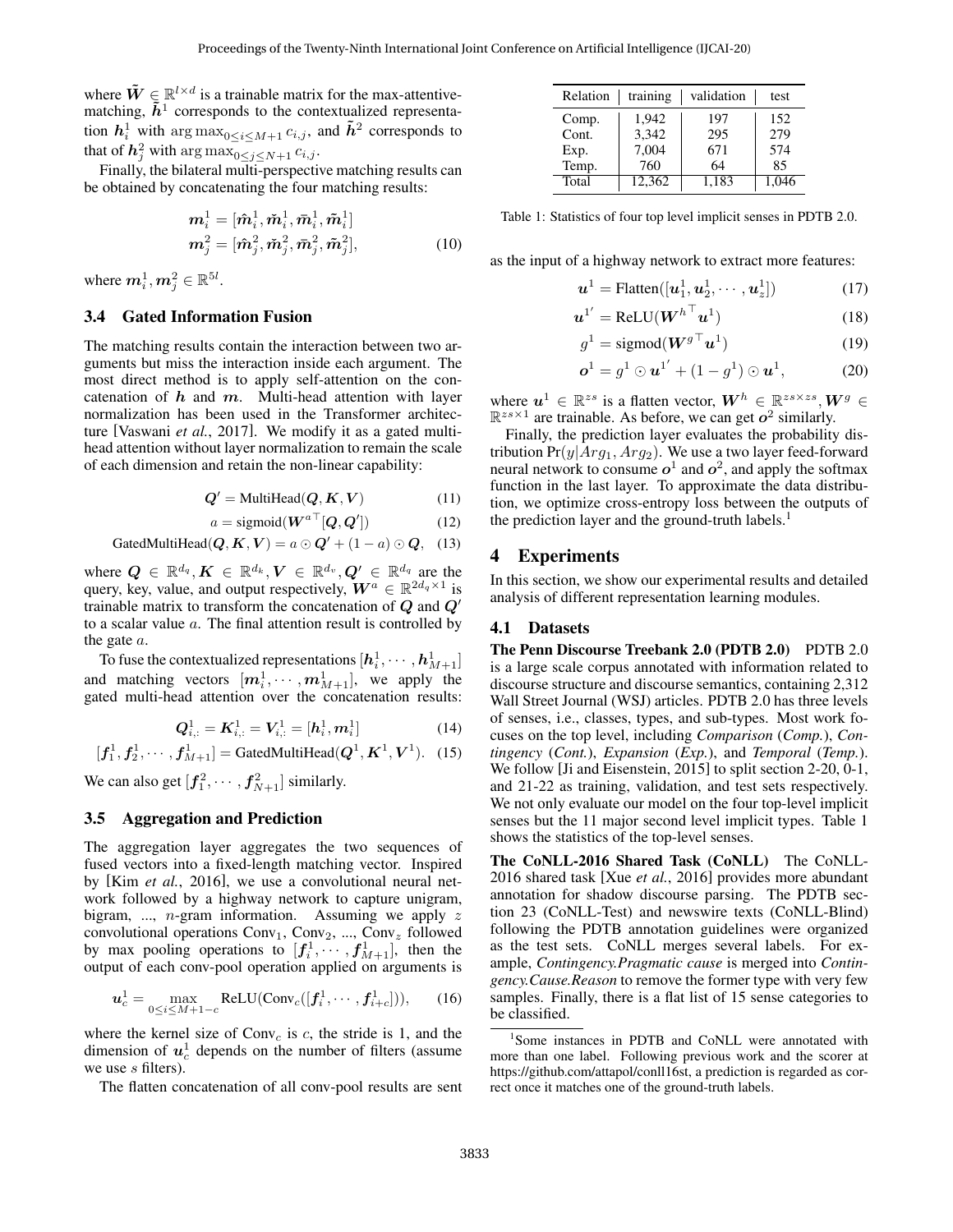<span id="page-4-0"></span>

| Model                                     |              | PDTB-4 $(F1;Acc)$ | $PDTB-11 (Acc)$ |              | $CoNLL-Test (Acc)$ $CoNLL-Blind (Acc)$ |
|-------------------------------------------|--------------|-------------------|-----------------|--------------|----------------------------------------|
| [Ji and Eisenstein, 2015]                 |              |                   | 44.59           |              |                                        |
| [Liu <i>et al.</i> , 2016]                | 44.98        | 57.27             |                 |              |                                        |
| [Liu and Li. $2016$ ] <sup>2</sup>        | 46.29        | 57.57             |                 |              |                                        |
| [Rutherford and Xue, 2016]                |              |                   |                 | 40.91        | 34.20                                  |
| [Lan <i>et al.</i> , 2017]                | 47.80        | 57.39             |                 | 39.40        | 40.12                                  |
| [Bai and Zhao, 2018]                      | 51.06        |                   | 48.22           |              |                                        |
| [Xu <i>et al.</i> , 2018]                 | 44.48        | 60.63             |                 |              |                                        |
| [Dai and Huang, 2018]                     | 48.82        | 57.44             |                 |              |                                        |
| [Dai and Huang, 2019]                     | 52.89        | 59.66             | 48.23           |              |                                        |
| [Shi and Demberg, $2019$ ] <sup>2</sup>   |              |                   | 53.23 (0.39)    |              |                                        |
| [Varia <i>et al.</i> , 2019] <sup>3</sup> | 50.20        | 59.13             |                 | 39.39        | 39.36                                  |
| BMGF-RoBERTa-Siamese                      | 53.70 (0.31) | 62.27(0.67)       | 50.37 (0.59)    | 47.42 (1.04) | 46.24 (1.07)                           |
| <b>BMGF-RoBERTa</b>                       | 63.39(0.56)  | 69.06(0.43)       | 58.13 (0.67)    | 57.26(0.75)  | 55.19 (0.55)                           |

Table 2: Performance of multi-class classification on PDTB and CoNLL-2016 in terms of accuracy (Acc) (%) and macro-averaged F1 (F1) (%) and corresponding standard deviation.

<span id="page-4-1"></span>

| Model                              | Comp. | Cont. | Exp.  | Temp. |
|------------------------------------|-------|-------|-------|-------|
| [Ji and Eisenstein, 2015]          | 35.93 | 52.78 |       | 27.63 |
| [Rutherford and Xue, 2015]         | 41.00 | 53.80 | 69.40 | 33.30 |
| [Liu <i>et al.</i> , 2016]         | 37.91 | 55.88 | 69.97 | 37.17 |
| [Liu and Li, $2016$ ] <sup>2</sup> | 39.86 | 54.48 | 70.43 | 38.84 |
| [Oin <i>et al.</i> , 2016]         | 38.67 | 54.91 | 71.50 | 32.76 |
| [Lan et al., 2017]                 | 40.73 | 58.96 | 72.47 | 38.50 |
| [Bai and Zhao, 2018]               | 47.85 | 54.47 | 70.60 | 36.87 |
| [Dai and Huang, 2018]              | 46.79 | 57.09 | 70.41 | 45.61 |
| [Varia et al., 2019]               | 44.10 | 56.02 | 72.11 | 44.41 |
| <b>BMGF-RoBERTa-Siamese</b>        | 44.19 | 56.36 | 72.90 | 39.65 |
| <b>BMGF-RoBERTa</b>                | 59.44 | 60.98 | 77.66 | 50.26 |

Table 3: Performance of multiple binary classification on the top level classes in PDTB in terms of F1 (%).

### 4.2 Parameter Settings

We use the RoBERTa-base as our context representation layer. Because the data size is not large enough so that we freeze all parameters but add trainable segment embeddings like BERT. The number of perspectives of the matching layer  $l$ , the number of heads of the fusion layer  $h$ , the number of convolutional operations  $z$ , the number of filters  $s$  are set as 16, 16, 2, 64 respectively, and all hidden dimensions are set as 128. We apply dropout to every layer with the dropout rate 0.2, clip the gradient L2-norm with a threshold 2.0, and add the L2 regularization with coefficient 0.0005 to alleviate overfitting. We adopt Adam [\[Kingma and Ba, 2015\]](#page-6-32) with an initial learning rate of 0.001 and a batch size of 32 to train models up to 50 epochs. All experiments are performed three times with  $2 \times 32$  GB NVIDIA V100 GPUs and all reported results are averaged performance. Our model and variants are all implemented by PyTorch.

# 4.3 Experimental Results

We compare BMGF-RoBERTa with other recent state-ofthe-art baselines on multi-class classification and multiple binary classification to demonstrate the importance of our representation, matching, and fusion modules. A siamese network (denoted as BMGF-RoBERTa-Siamese) whose encoder does not concatenate embeddings in two arguments but uses embeddings from RoBERTa separately obtained from each argument is also implemented for analysis.

Macro-averaged F1 is the main metric for the four-class classification, and accuracy is considered as the main metric for remaining multi-class classification problems. For binary classification, F1 is adopted to evaluate the performance on each class.

#### Multi-class Classification

We first evaluate our model on multi-class classification which is the final part of a shallow discourse parser as usual. Two different settings are set for PDTB in view of the hierarchical categories. One is the four-class classification (denoted as PDTB-4) at the top-level and the other is the 11-class classification (denoted as PDTB-11) at the second level. We conduct 15-class classification for CoNLL dataset, denoted as CoNLL-Test and CoNLL-Blind for the test set and blind set.

Results of our model and baselines are shown in Table [2,](#page-4-0) and BMGF-RoBERTa achieves the new state-of-the-art performance with substantial improvements on all implicit discourse classification settings. Most previous systems considered siamese architectures except [\[Shi and Demberg, 2019\]](#page-6-18) which was the first to consider two arguments as a whole and fine-tune BERT based on the next sentence prediction loss for discourse relation classification. Our variant model BMGF-RoBERTa-Siamese can also beat other siamese models and narrow 40% of the gap with [\[Shi and Demberg, 2019\]](#page-6-18). Furthermore, BMGF-RoBERTa is the first model that exceeds the 60% macro-averaged F1 and approximates 70% accuracy in the four-class classification on PDTB.

#### Binary Classification

To compare previous results more directly and analyze model behaviour more comprehensively, we conduct experiments based on one-vs-rest binary classifiers on the four top-level classes in PDTB. Table [3](#page-4-1) shows the results of binary classification on the top-level classes in PDTB. It is as expected that

<sup>&</sup>lt;sup>2</sup>We select the best results from their different settings.

<sup>&</sup>lt;sup>3</sup>We use the average results of their best single model.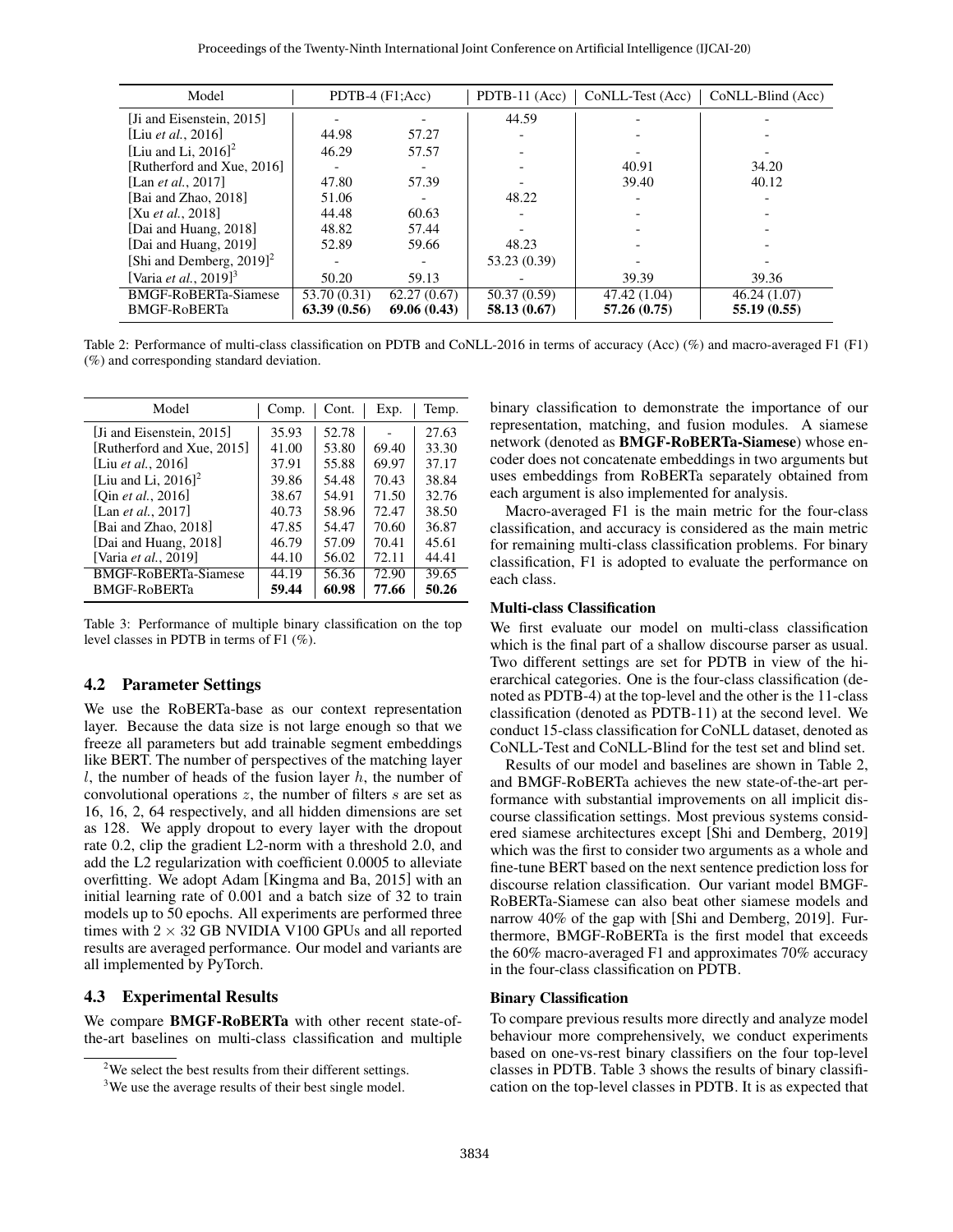<span id="page-5-1"></span>

| Model                           |       | PDTB-4 $(F1;Acc)$ | $PDTB-11 (Acc)$ | CoNLL-Test (Acc) | CoNLL-Blind (Acc) |
|---------------------------------|-------|-------------------|-----------------|------------------|-------------------|
| <b>BMGF-RoBERTa</b>             | 63.39 | 69.06             | 58.13           | 57.26            | 55.19             |
| $w$ / $\circ$ SE                | 55.15 | 63.29             | 50.72           | 49.67            | 48.06             |
| $w$ / $\alpha$ GF               | 60.40 | 66.28             | 55.31           | 53.92            | 50.51             |
| $w$ / $\circ$ BM                | 61.93 | 68.83             | 57.23           | 56.22            | 54.39             |
| $w/o$ SE.GF                     | 53.36 | 62.24             | 50.14           | 48.07            | 46.56             |
| $w$ /o SE.BM                    | 51.42 | 63.22             | 50.37           | 47.51            | 48.22             |
| w/o BM,GF                       | 59.32 | 66.89             | 55.89           | 55.22            | 52.18             |
| w/o SE, BM, GF (RoBERTa)        | 50.97 | 62.11             | 49.76           | 47.33            | 46.16             |
| RoBERTa w/SourceAttn            | 54.42 | 62.24             | 49.79           | 47.85            | 46.16             |
| RoBERTa w/ SourceAttn, SelfAttn | 52.89 | 62.56             | 50.02           | 47.94            | 47.59             |

Table 4: Architecture ablation analysis on multi-class classification.

<span id="page-5-2"></span>

| Model                      | Comp.   Cont.   Exp.   Temp. |       |                 |       |
|----------------------------|------------------------------|-------|-----------------|-------|
| <b>BMGF-RoBERTa</b>        | 59.44                        | 55.64 | $60.98$   77.66 | 50.26 |
| <b>BMGF-RoBERTa w/o SE</b> | 47.08                        |       | 73.26           | 39.91 |
| BMGF-RoBERTa-Siamese       | 44.19                        |       | 56.36   72.90   | 39.65 |

Table 5: Encoder ablation analysis on multiple binary classification.

BMGF-RoBERTa has the best performance, but it is still surprising that the improvement on *Comp.* exceeds the previous best more than 11% and the improvement on *Temp.* exceeds the previous best around 5%. In contrast, the performance of the siamese variant looks a bit ordinary. Results of binary classification indicate that RoBERTa encoder can further capture the deeper discourse relations after giving the "previousnext" context relationship. Such hard discourse relations can not be handled well when two arguments are encoded separately. However, it is still unclear whether the self-attention during encoding or segment embeddings provides the most useful information. We discuss more in Section [4.4.](#page-5-0)

### <span id="page-5-0"></span>4.4 Ablation Study

We first analyze the effectiveness of the encoding module, the matching module, and the fusion module. To this end, we remove the segment embeddings (SE), the bilateral multiperspective matching (BM), and the gated information fusion (GF) from BMGF-RoBERTa one by one. To compare the common matching and fusion modules, we implement another two ablation models based on the original RoBERTa: RoBERTa w/ SourceAttn is a model that uses the RoBERTa to encode the concatenation of two arguments and then do the source attention between two separated contextualized embeddings with the residual connection; RoBERTa w/ SourceAttn, SelfAttn adds the self-attention and the residual connection after the source attention.

Table [4](#page-5-1) shows the results. We can see that eliminating any of the three modules would hurt the performance significantly. The original RoBERTa model cannot surpass the previous best siamese network on PDTB-4 too much or outperform BERT on PDTB-11, but the SE, BM, and GF can help it improve around 9.3% on average. At the same time, the segment embeddings improve mostly. When comparing source attention and self-attention with our bilateral multiperspective matching and gated information fusion, we can also conclude the combination of BM and GF is much better than those vanilla multi-head attention mechanisms when BMGF-RoBERTa w/o SE as the reference. Moreover, the self-attention hurts the F1 score in PDTB-4.

BMGF-RoBERTa-Siamese shown in Table [2](#page-4-0) is not comparable with BMGF-RoBERTa w/o SE and show in Table [4.](#page-5-1) Separately encoding cannot benefit from the longer selfattention after concatenation. And we can also find SE can improve much more in Table [4,](#page-5-1) indicating that the longer selfattention is not as straightforward as segment embeddings.

We further design the encoder ablation study for the encoder module and results are listed in Table [5.](#page-5-2) We can find that the main gaps between encoding without concatenating (BMGF-RoBERTa-Siamese) and encoding without segment embeddings (BMGF-RoBERTa w/o SE) come from the *Comp.* and *Temp.* classes. And adding SE brings a qualitative leap in all four classes because BMGF-RoBERTa finally captures clues of two arguments by multiple attention and relative segment order embeddings. That is, a more powerful representation layer can bring unexpected improvement and understand implicit relations better. But how to inject useful information to the representation module looks more important. In our paper, we inject the "previous-next" context relationship by the concatenation and segment embeddings for implicit discourse relation classification.

# 5 Conclusion

We present a novel model, BMGF-RoBERTa, that combines representation, matching, and fusion modules for implicit discourse relation classification. Experimental results show BMGF-RoBERTa outperforms all previous state-of-the-art systems with substantial margins on the PDTB dataset and CoNLL datasets. We find the "previous-next" context relationship provides much information for this difficult task. Furthermore, the effectiveness of these well-designed modules and what is important in the representation layer are thoroughly analyzed in the ablation study. One important future work would be to find more clues for better representations within and even beyond the word- and sentence-levels.

#### Acknowledgements

This paper was supported by the Early Career Scheme (ECS, No. 26206717) from the Research Grants Council in Hong Kong and the Gift Fund from Huawei Noah's Ark Lab.